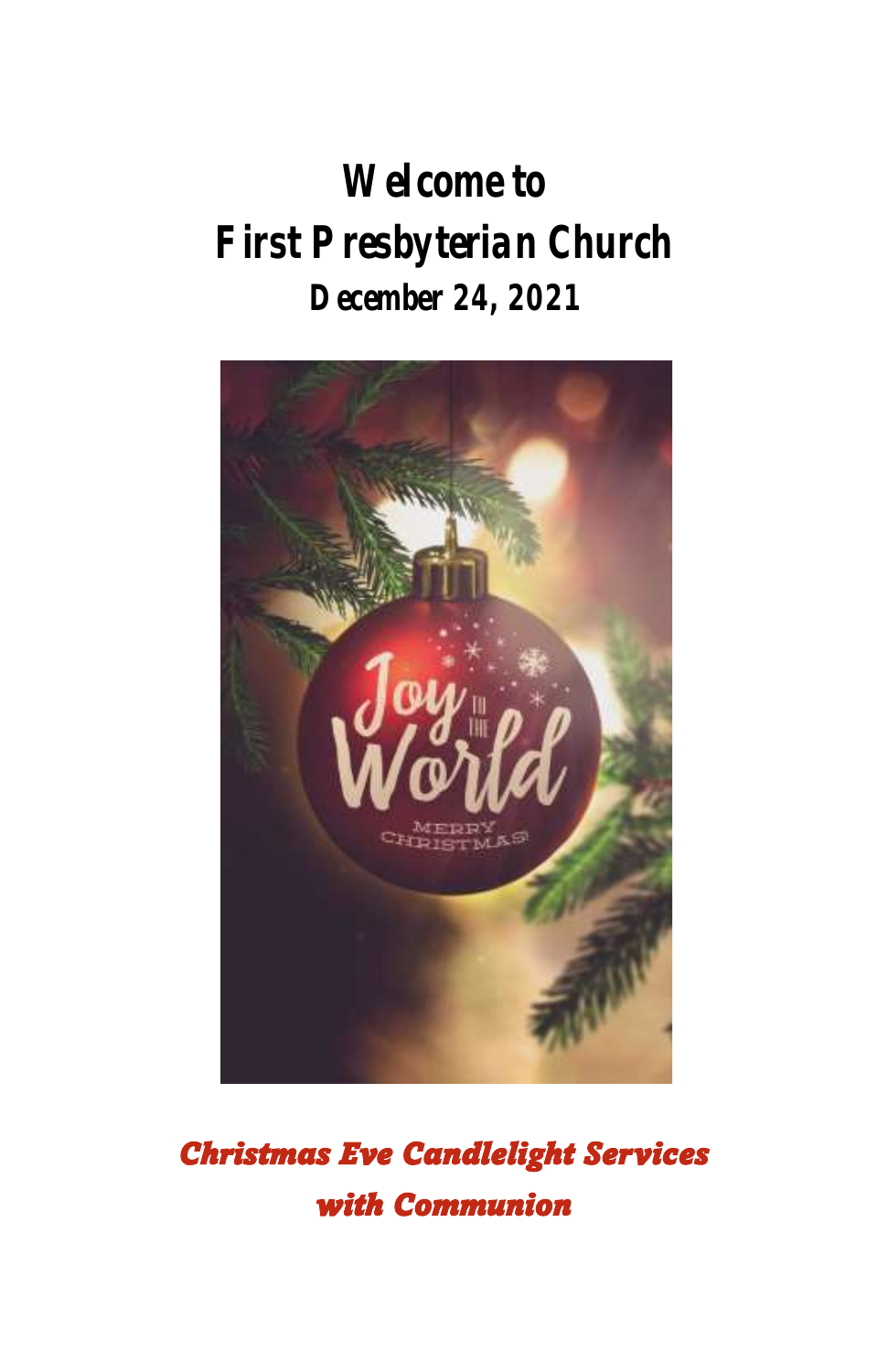### *Preparation*

**Prelude** 

**Choral Introit**

### *Adoration*

### **Call to Worship**

| Leader: | Come away, come away, come today to Bethlehem.                                                                                       |
|---------|--------------------------------------------------------------------------------------------------------------------------------------|
| People: | Come adore on bended knee,<br>one whose birth the angels sing.                                                                       |
| Leader: | Come away, come away, from your noisy celebration,<br>to a place of quietness and peace.                                             |
| People: | Come with wonder, come with awe.<br>Take your place among the sheep and cattle.                                                      |
| Unison: | Sing with joy, praise God, for the time of promise has<br>come. Sing the good news of Emmanuel: God with us!<br>The Christ has come! |
| Leader: | Come away, come away, come today to Bethlehem.                                                                                       |
|         |                                                                                                                                      |

**\*Carol #41** *O Come, All Ye Faithful*

1. O come, all ye faithful, joyful and triumphant, O come ye, O come ye to Bethlehem! Come, and behold Him, born the King of angels! Refrain: O come, let us adore Him, O come, let us adore Him, O come, let us adore Him, Christ, the Lord!

- 2. Yea, Lord, we greet Thee, born this happy morning, Jesus, to Thee be all glory given; Word of the Father, now in flesh appearing! (Refrain)
- 3. Sing, choirs of angels, sing in exultation! Sing, all ye citizens of heaven above! Glory to God, all glory in the highest! (Refrain)

**\*Bidding Prayer**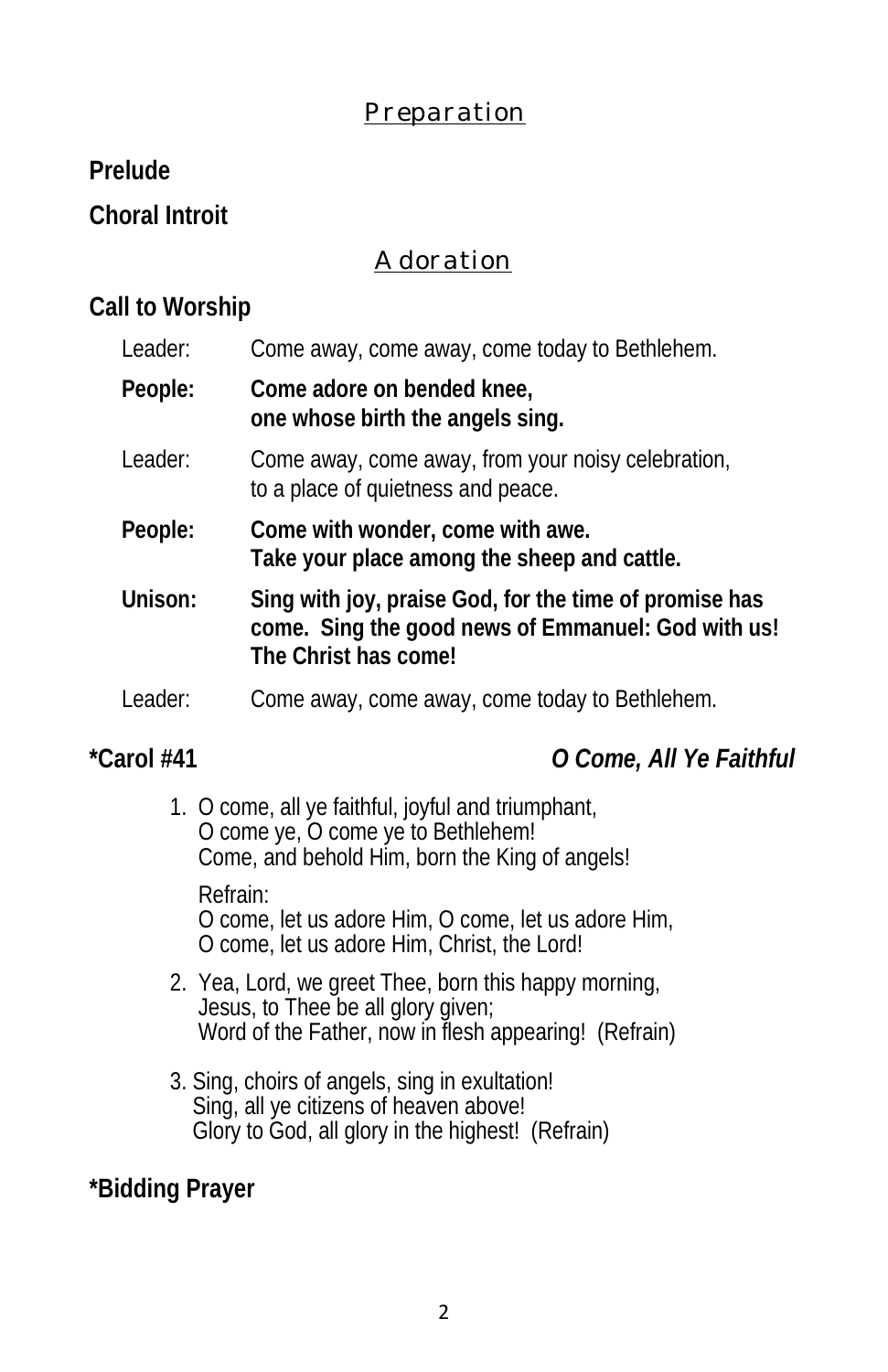### **\*The Lord's Prayer**

**Our Father, who art in heaven, hallowed be thy name. Thy kingdom come, thy will be done on earth as it is in heaven. Give us this day our daily bread; and forgive us our debts as we forgive our debtors; and lead us not into temptation, but deliver us from evil. For thine is the kingdom and the power and the glory, forever. Amen.** 

### **\*Carol #23** *Angels We Have Heard on High*

- 1. Angels we have heard on high sweetly singing o'er the plains, And the mountains in reply echoing their joyous strains. Gloria in excelsis Deo; Gloria in excelsis Deo.
- 2. Shepherds, why this jubilee? Why your joyous strains prolong? What the gladsome tidings be which inspire your heavenly song? Gloria in excelsis Deo; Gloria in excelsis Deo.
- 3. Come to Bethlehem and see Him whose birth the angels sing; Come, adore on bended knee Christ, the Lord, the newborn King. Gloria in excelsis Deo; Gloria in excelsis Deo.

### Reading **Matthew 1:18-23**

**Carol #9** *O Come, O Come, Emmanuel*

- 1. O come, O come, Emmanuel, And ransom captive Israel, That mourns in lonely exile here until the Son of God appear. Rejoice! Rejoice! Emmanuel Shall come to thee, O Israel!
- 2. O come, Thou Day-spring, come and cheer Our spirits by Thine advent here; Disperse the gloomy clouds of night, And death's dark shadows put to flight. Rejoice! Rejoice! Emmanuel Shall come to thee, O Israel!
- 3. O come, Desire of nations, bind All peoples in one heart and mind; Bid envy, strife, and discord cease; Fill the whole world with heaven's peace. Rejoice! Rejoice! Emmanuel Shall come to thee, O Israel!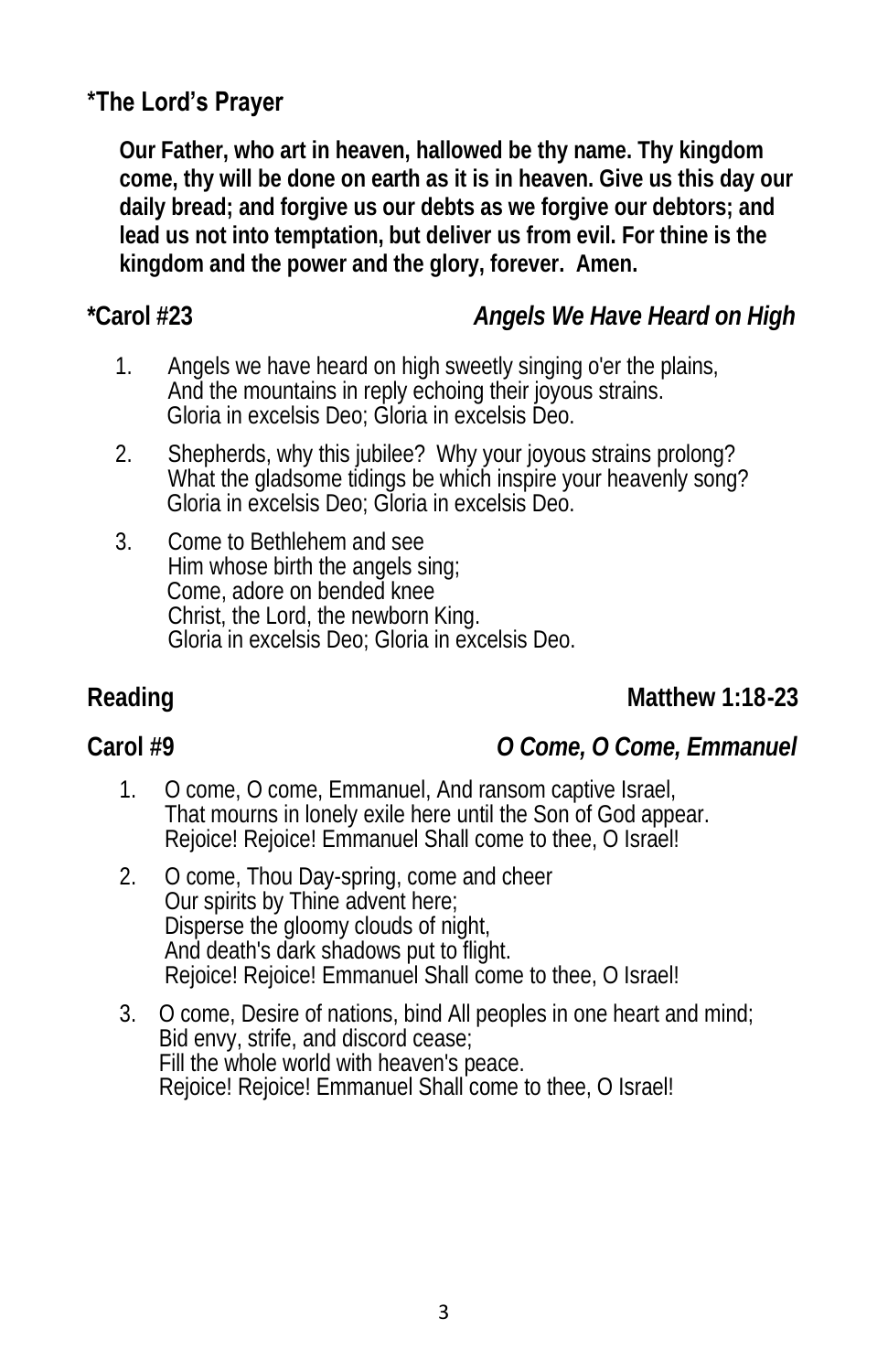### **\*Carol #38** *It Came Upon the Midnight Clear*

- 1. It came upon the midnight clear, that glorious song of old, From angels bending near the earth, to touch their harps of gold: "Peace on the earth, good will to all, from heaven's all gracious King": The world in solemn stillness lay, to hear the angels sing.
- 4. For lo, the days are hastening on, by prophet bards foretold, When with the ever-circling years comes round the age of gold; When peace shall over all the earth its ancient splendors fling, And the whole world give back the song which now the angels sing.

**Carol #66** *We Three Kings of Orient Are*

1. We three kings of Orient are, bearing gifts we traverse afar, Field and fountain, moor and mountain, following yonder star.

Refrain:

 O star of wonder, star of night, star with royal beauty bright; Westward leading, still proceeding, guide us to thy perfect light!

5. Glorious now behold Him arise, King and God and Sacrifice; Alleluia, Alleluia Sounds through the earth and skies. (Refrain)

### Reading **Luke 2:8-16**

The Lord be with you.

**And also with you.**

Let us pray.

**The Collect for Christmas Eve** 

O God, who makes us glad with the yearly remembrance of the birth of Thy only Son, Jesus Christ: grant that as we joyfully receive Him for our Redeemer, so we may with sure confidence behold Him, when He shall come to be our judge; who liveth and reigneth with Thee and the Holy Spirit, one God, world without end. Amen.

## Reading **Matthew 2:1-11** Matthew 2:1-11

Reading Luke 2:1-7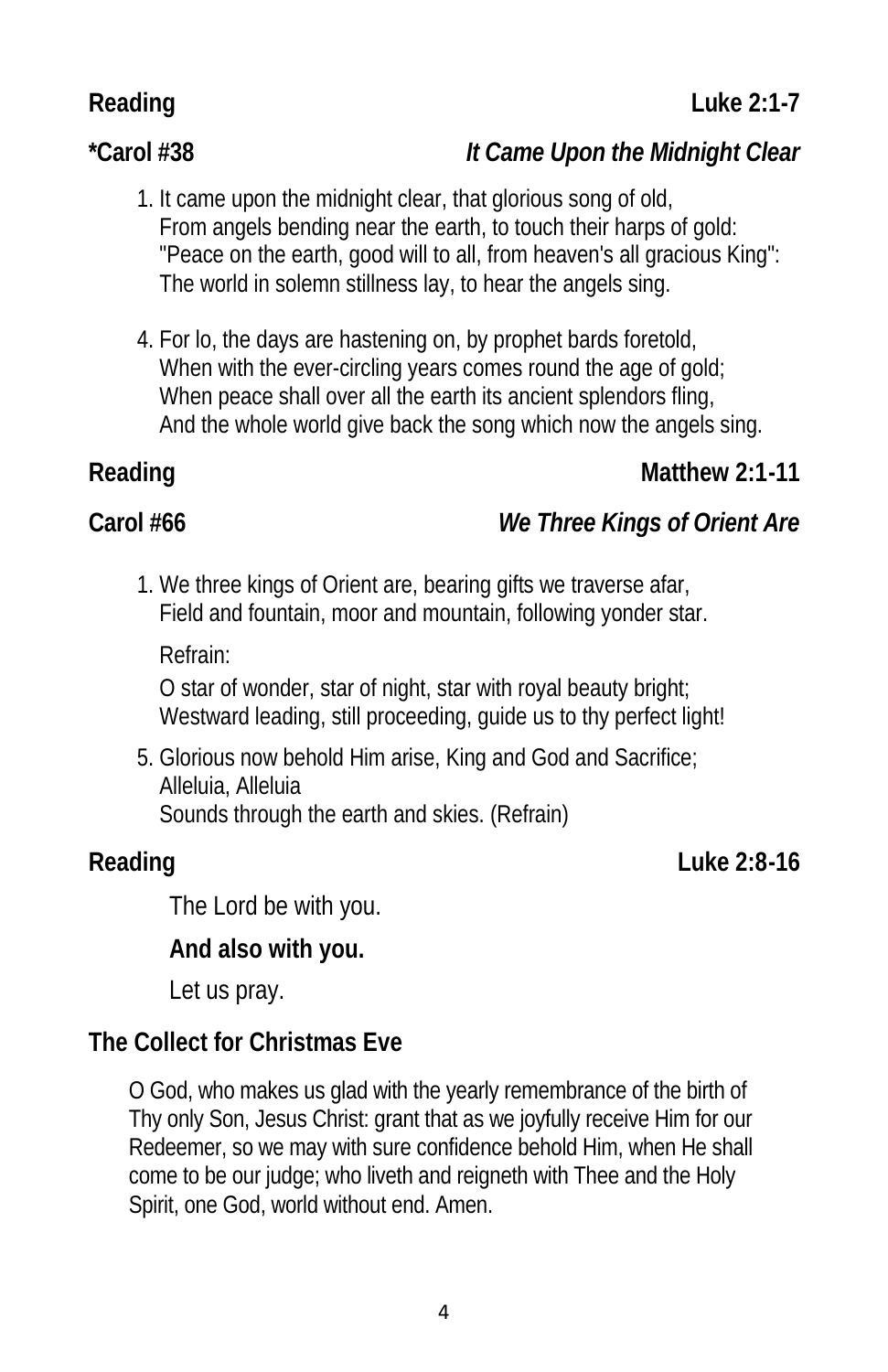- 1. Joy to the world! the Lord is come: Let earth receive her King; Let every heart prepare Him room, And heaven and nature sing, And heaven and nature sing, And heaven and heaven and nature sing.
- 2. Joy to the world! the Savior reigns: Let us our songs employ; While fields and floods, rocks, hills, and plains Repeat the sounding joy, Repeat the sounding joy, Repeat, repeat the sounding joy.
- 3. No more let sins and sorrows grow, Nor thorns infest the ground; He comes to make His blessings flow Far as the curse is found, Far as the curse is found, Far as, far as the curse is found.
- 4. He rules the world with truth and grace, And makes the nations prove The glories of His righteousness, And wonders of His love, And wonders of His love, And wonders, wonders of His love.

**Sacrament of Baptism**

**Words of Welcome and Announcements**

**Christmas Offering and Prayer of Dedication**

**Christmas Reading Matthew 2:1-12 (RSV)** 

**Christmas Meditation** Rev. Dr. David H. Green

**A Christmas Carol: Christmas Joy**

*"When they saw the star, they rejoiced exceedingly with great joy…."* (Matthew 2:10)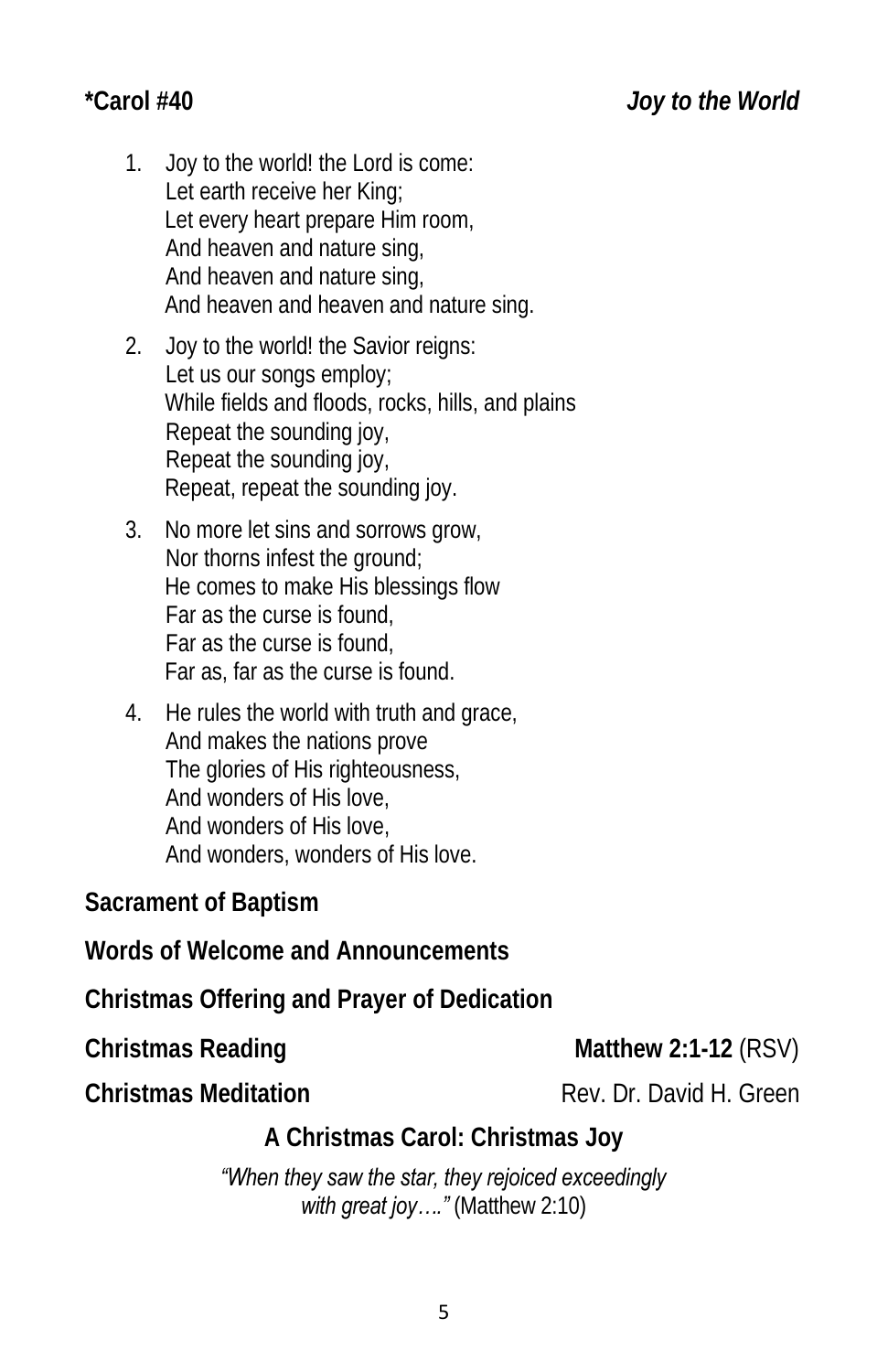### Anthem *Oh Holy Night Adam*

**Lighting of the Christ Candle** 

*Jay and Kristie Swoboda* (7:00) *Shirley Dukes and Leigh Green* (11:00)

**The Sacrament of Communion**

 **Invitation**

 **Communion Prayer Words of Institution Distribution of the Elements Prayer of Thanksgiving**

**Lighting of the Candles**

**\*Carol #60** *Silent Night, Holy Night*

- 1. Silent night, holy night! All is calm, all is bright, Round yon virgin mother and child! Holy Infant, so tender and mild, Sleep in heavenly peace, sleep in heavenly peace.
- 2. Silent night, holy night! Shepherds quake at the sight, Glories stream from heaven afar, heavenly hosts sing: "Alleluia; Christ the Savior is born, Christ the Savior is born."
- 3. Silent night, holy night! Son of God, love's pure light Radiant beams from Thy holy face, with the dawn of redeeming grace, Jesus, Lord, at Thy birth, Jesus, Lord, at Thy birth.
- 4. Silent night, holy night! Wondrous star, lend thy light; With the angels let us sing, Alleluia to our King; Christ the Savior is born, Christ the Savior is born.

**\*Charge and Benediction**

\*Please stand if able.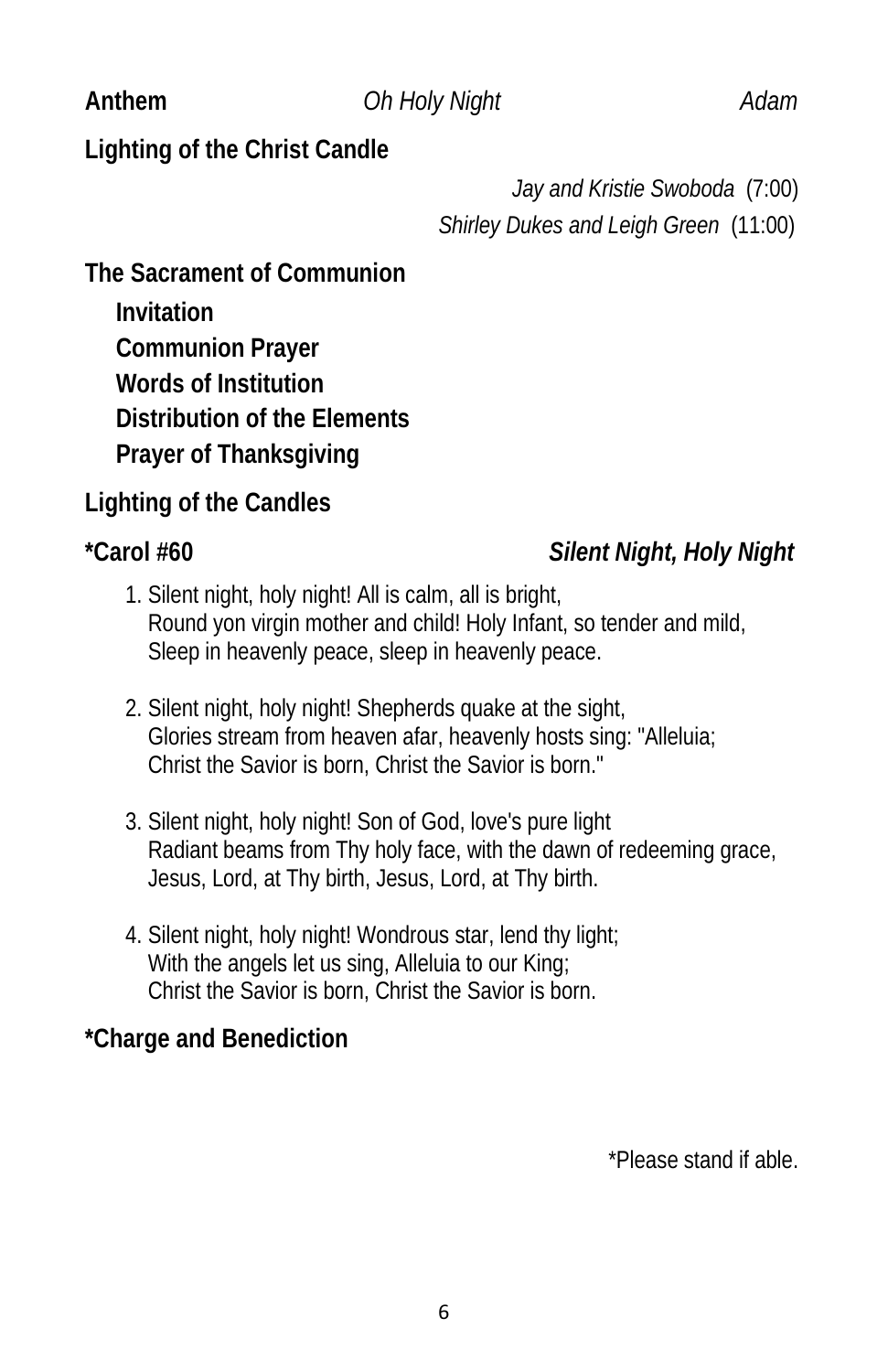### *Copyright Information*

The Scripture quotations are from the Contemporary English Version Copyright © 1991, 1992, 1995 by American Bible Society. Used by permission.

†